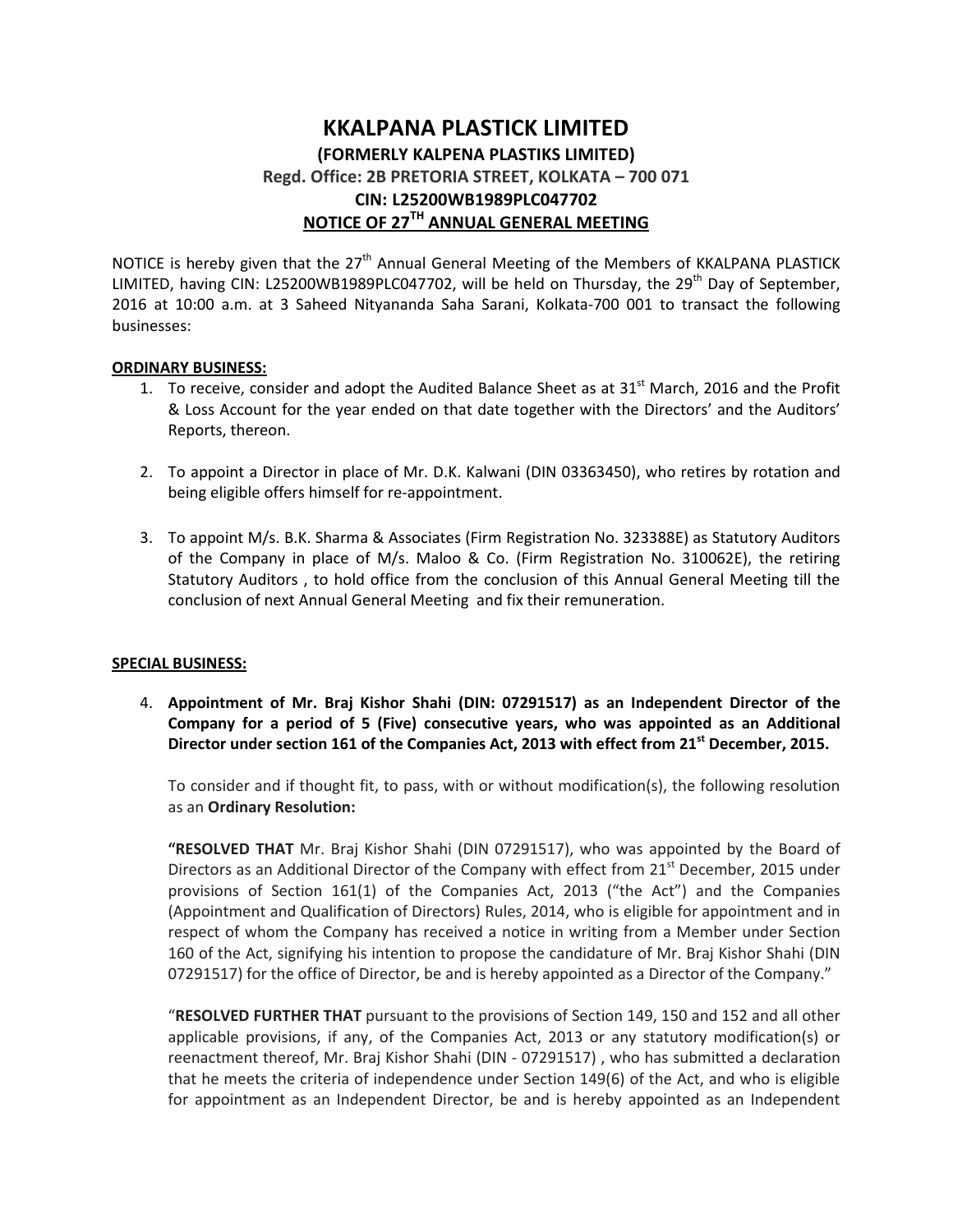Director of the Company for a period of five (5) consecutive years up to the fifth consecutive AGM of the Company to be held in the year 2021, whose period of office shall not be liable to determination by retirement of directors by rotation ."

### 5. **Determination of fees to be charged for Service of documents to members through any particular mode.**

To consider and if thought fit, to pass, with or without modification(s), the following resolution as an **Ordinary Resolution**:

**"RESOLVED THAT** pursuant to Section 20 and other applicable provisions, if any, of the Companies Act, 2013 and the Companies (Incorporation) Rules, 2014 (including any statutory modification(s) or re-enactment(s) thereof, for the time being in force, consent of the members be and is hereby accorded to charge such fees as are set out in the statement annexed hereto, for service of documents through a particular mode.

RESOLVED FURTHER THAT the Board of Directors of the Company, be and is hereby authorized to do all such acts ,things, deeds and matters which are connected therewith or incidental thereto and take all necessary steps, as may be necessary, proper or expedient, to give effect to this resolution."

Kolkata – 700 071

**Registered Office: By Order of the Board of Directors** 2B Pretoria Street, For Kkalpana Plastick Limited

**Date: 30th May, 2016 Neha Jain (ACS 40835) (Company Secretary)**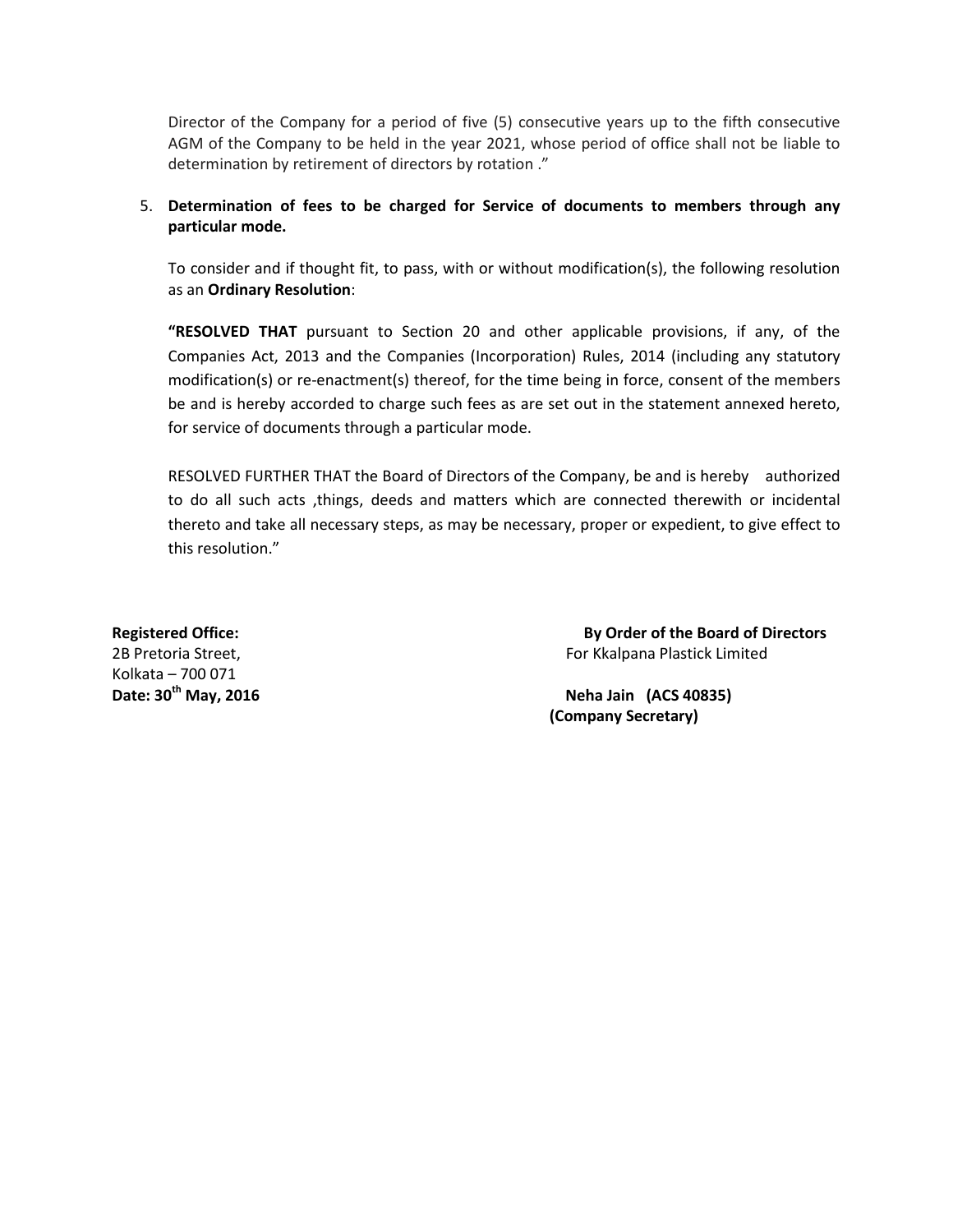#### **Notes:**

- 1. A MEMBER ENTITLED TO ATTEND AND VOTE AT THE ANNUAL GENERAL MEETING (THE "MEETING") IS ENTITLED TO APPOINT A PROXY TO ATTEND AND VOTE ON A POLL INSTEAD OF HIMSELF / HERSELF AND THE PROXY NEED NOT TO BE A MEMBER OF THE COMPANY. MEMBERS ARE REQUESTED TO NOTE THAT A PERSON CAN ACT AS A PROXY ON BEHALF OF MEMBERS NOT EXCEEDING 50 AND HOLDING IN THE AGGREGATE NOT MORE THAN 10% OF THE TOTAL SHARE CAPITAL OF THE COMPANY CARRYING VOTING RIGHTS. IN CASE A PROXY IS PROPOSED TO BE APPOINTED BY A MEMBER HOLDING MORE THAN 10% OF THE TOTAL SHARE CAPITAL OF THE COMPANY CARRYING VOTING RIGHTS, THEN SUCH PROXY SHALL NOT ACT AS A PROXY FOR ANY OTHER PERSON OR SHAREHOLDER. THE INSTRUMENT APPOINTING PROXY MUST BE DEPOSITED AT THE REGISTERED OFFICE OF THE COMPANY NOT LESS THAN 48 HOURS BEFORE THE TIME OF HOLDING THE ANNUAL GENERAL MEETING.
- 2. Corporate Members are required to send a certified copy of the Board Resolution, pursuant to Section 113 of the Companies Act, 2013, authorizing their representative to attend and vote at the AGM.
- 3. The members are requested to bring duly filled attendance slip along with their copy of Annual Report at the AGM.
- 4. The Statement, pursuant to Section 102 of the Companies Act, 2013, relating to the Special Business to be transacted at this AGM is annexed.
- 5. Register of Directors and Key Managerial Personnel of the Company and their respective shareholding maintained under Section 170 of the Companies Act, 2013 will be available for inspection by the members at the AGM.
- 6. The Register of Contracts and Arrangements in which the Directors are interested, maintained under Section 189 of the Companies Act, 2013, will be available for inspection by the members at the AGM.
- 7. The Company had received Special Notice under section 140(4) read with section 115 of the Companies Act,2013 from Kkalpana Industries (India) Limited, in its capacity as a Member of the Company recommending appointment of M/s. B.K. Sharma & Associates (Firm Registration No. 323388E) as Statutory Auditors in place of M/s. Maloo & Co. (Firm Registration No. 310062E), retiring Auditors. The Change in the Statutory Auditors is proposed in recognition of regulatory changes under the Companies Act, 2013. The Company has sent a copy of the said special notice to the retiring auditors.
- 8. In compliance with the provisions of Section 108 of the Companies Act, 2013 read with Rule 20 of the Companies (Management and Administration) Amendment Rules, 2015 and Regulation 44 of SEBI (Listing Obligations & Disclosure Requirements) Regulations,2015 and Secretarial Standard on General Meetings (SS-2) issued by the Institute of Company Secretaries of India, the Company is pleased to provide to its members facility to exercise their right to vote at the 27<sup>th</sup> AGM by electronic means and all items of the business may be transacted through remote e- voting (facility to cast vote from a place other than the venue of the AGM) services provided by National Securities Depositories Limited ("NSDL").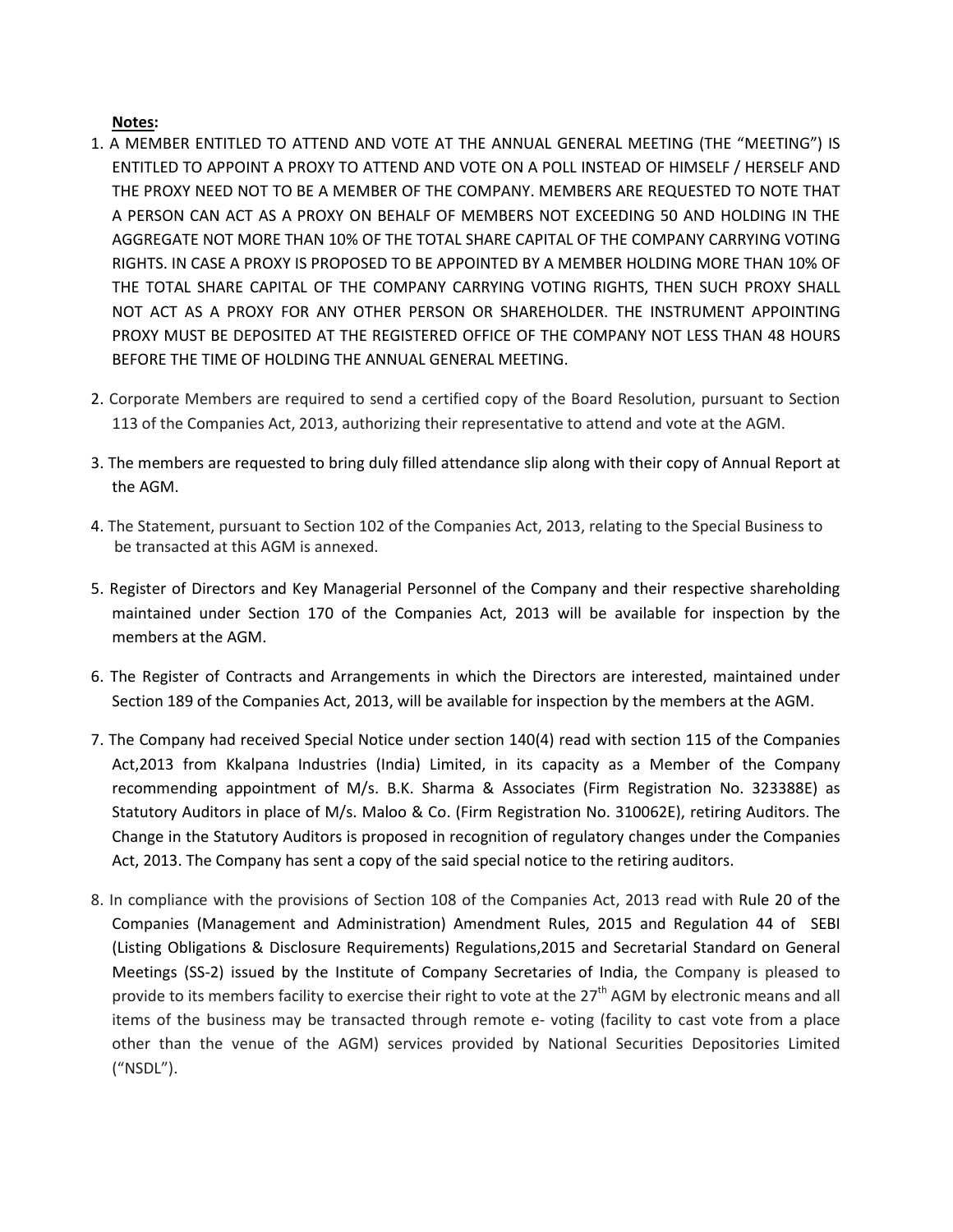The Company shall also arrange for the physical voting by use of ballot or polling paper at the AGM for the members who have not cast their vote through remote e-voting. The Board of Directors has appointed Mr. Ashok Kumar Daga, Practicing Company Secretary (Membership No. FCS-2699) as the Scrutinizer for this purpose.

- 9. Voting rights will be reckoned on the paid-up value of shares registered in the name of the Members as on Friday, **23rd September, 2016 (cut-off date)**. Only those Members whose names are recorded in the Register of Members of the Company or in the Register of Beneficial Owners maintained by the Depositories as on the cut-off date will be entitled to cast their votes by remote e-voting or ballot voting at the AGM and that a person who is not a member as on the cut off date should treat this Notice for information purpose only.
- 10. The facility for Ballot Voting will be available at the AGM venue for those Members who do not cast their votes by remote e-voting prior to the AGM. Members, who cast their votes by remote e-voting prior to the AGM, may attend the meeting but will not be entitled to cast their votes once again. Instructions and other information relating to remote e-voting are given in the notice under note no. 17.

 The Company will also send communication relating to remote e voting which inter alia would contain details about User ID and password along with a copy of this notice to the members, separately.

- 11. In accordance with the provisions of section 91 of the Companies Act, 2013, the Register of Members and the Share Transfer Books of the Company shall remain closed from Saturday, 24<sup>th</sup> September, 2016 to Thursday,  $29^{th}$  September, 2016 (both days inclusive).
- 12. The Notice of 27th AGM, details and instructions for remote e-voting and the Annual Report of the Company for the year ended 31st March, 2016 is uploaded on the Company's website www.kkalpanaplastick.com and may be accessed by the members. The physical copies of the aforesaid documents will also be available at the Company's registered office for inspection during normal business hours on working days.

Copies of the above documents are being sent by electronic mode to the members whose email addresses are registered with the Company/ Depository Participants for communication purposes unless any member has requested for a hard copy of the same. For the members who have not registered their email addresses, physical copies of the aforesaid documents are being sent by the permitted mode.

- **13.** Members, holding shares in physical mode are requested to notify the change in their address / mandate/ bank account to M/s. CB Management Services (P) Limited, P-22, Bondel Road, Kolkata – 700 019, the Registrar & Share Transfer Agent of the Company.
- **14.** Members, holding Shares in Demat mode are requested to notify the change in their address / bank account details to their respective Depository Participant(s) (DPs).
- **15.** The Securities and Exchange Board of India (SEBI) has mandated the submission of Permanent Account Number (PAN) by every participant in securities market. Members holding shares in electronic form are, therefore, requested to submit the PAN details to their Depository Participants with whom they are maintaining their demat accounts. Members holding shares in physical form can submit their PAN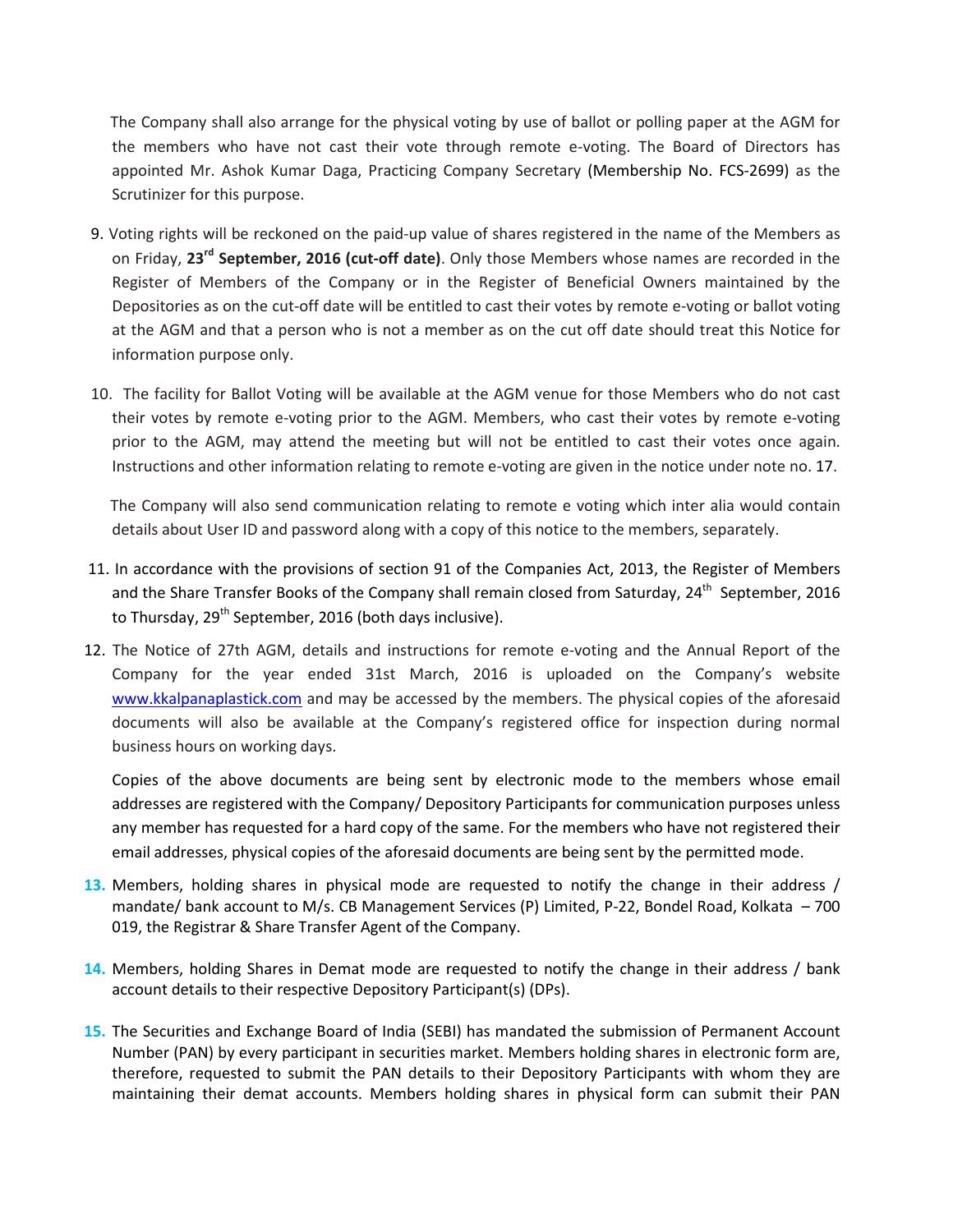details to the Company's Registrar and Share Transfer Agents, M/s. CB Management Services Pvt. Limited.

**16.** As per the provisions of Section 72 of the Companies Act, 2013 facility for making nomination is available for the Members in respect of the shares held by them. Nomination forms can be obtained from the Company's Share Registrars and Transfer Agents by Members holding shares in physical form. Members holding shares in electronic form may obtain Nomination forms from their respective Depository Participant.

#### **17. Process and manner for members opting for remote e-voting are as under**:

- I. In compliance with provisions of Section 108 of the Companies Act, 2013, Rule 20 of the Companies (Management and Administration) Rules, 2014 as amended by the Companies (Management and Administration) Amendment Rules, 2015 and Regulation 44 of SEBI (Listing Obligations and Disclosure Requirements) Regulations, 2015, the Company is pleased to provide to its members facility to exercise their right to vote on all resolutions set forth in the Notice convening the  $27<sup>th</sup>$  Annual General Meeting(AGM) by electronic means and the business may be transacted through remote e-voting Services. The facility of casting the votes by the members using an electronic voting system from a place other than venue of the AGM ("remote e-voting") will be provided by National Securities Depository Limited (NSDL).
- II. The facility for voting through ballot paper or polling paper shall be made available at the AGM and the members attending the meeting who have not cast their vote by remote e-voting shall be able to exercise their right at the meeting through ballot paper.
- III. The members who have cast their vote by remote e-voting prior to the AGM may also attend the AGM but shall not be entitled to cast their vote again.
- IV. The remote e-voting period commences on  $26<sup>th</sup>$  September, 2016 (9:00 am) and ends on  $28<sup>th</sup>$ September, 2016 (5:00 pm). During this period members' of the Company, holding shares either in physical form or in dematerialized form, as on the cut-off date of  $23^{rd}$  September, 2016, may cast their vote by remote e-voting. The remote e-voting module shall be disabled by NSDL for voting thereafter. Once the vote on a resolution is cast by the member, the member shall not be allowed to change it subsequently.
- V. The process and manner for remote e-voting are as under:
- A. In case a Member receives an email from NSDL [for members whose email IDs are registered with the Company/Depository Participants(s)] :
- (i) Open email and open PDF file viz; "remote e-voting.pdf" with your Client ID or Folio No. as password. The said PDF file contains your user ID and password/PIN for remote e-voting. Please note that the password is an initial password.
- (ii) Launch internet browser by typing the following URL: https://www.evoting.nsdl.com/
- (iii) Click on Shareholder Login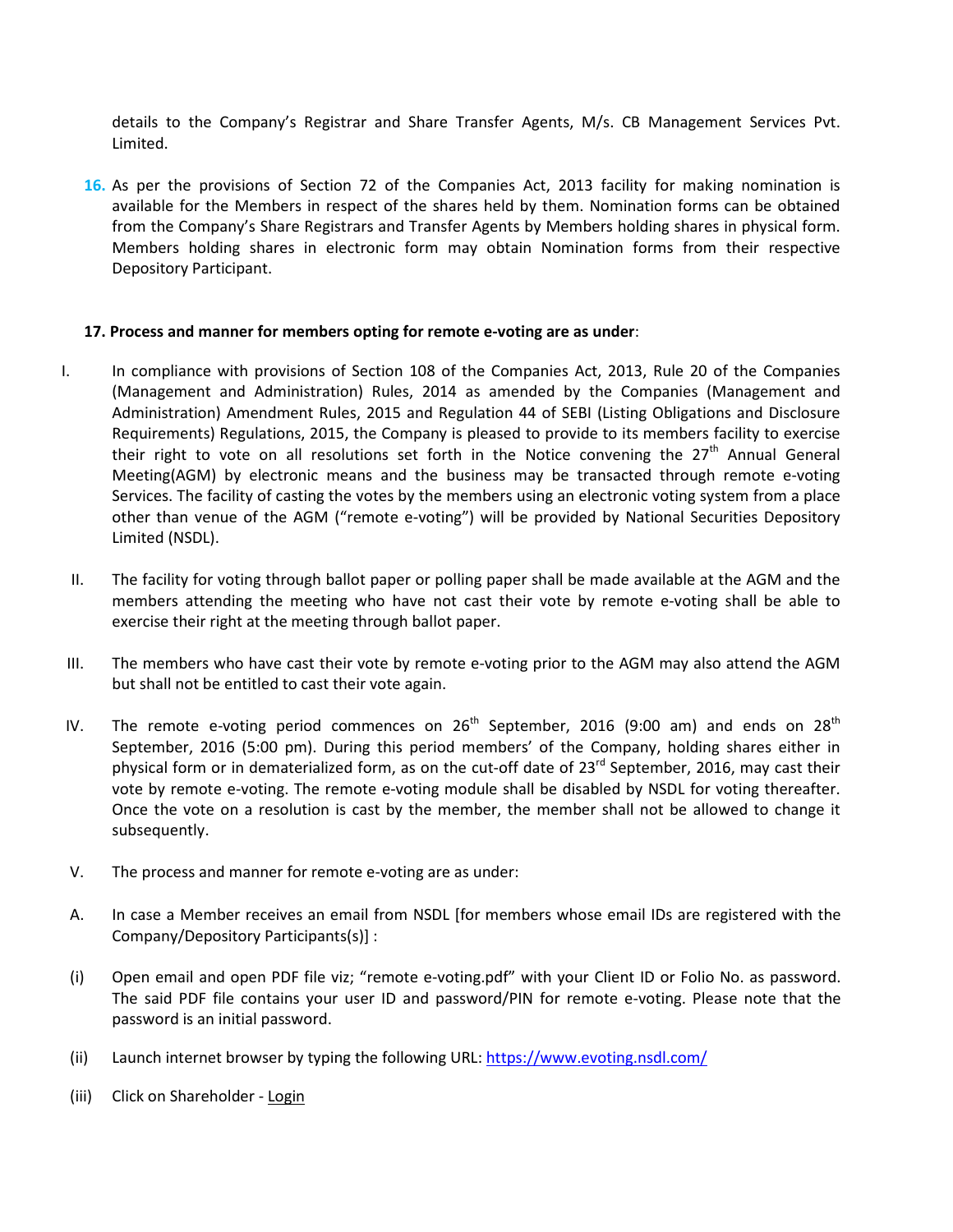- (iv) Put user ID and password as initial password/PIN noted in step (i) above. Click Login.
- (v) Password change menu appears. Change the password/PIN with new password of your choice with minimum 8 digits/characters or combination thereof. Note new password. It is strongly recommended not to share your password with any other person and take utmost care to keep your password confidential.
- (vi) Home page of remote e-voting opens. Click on remote e-voting: Active Voting Cycles.
- (vii) Select "EVEN" of "Kkalpana Plastick Limited".
- (viii) Now you are ready for remote e-voting as Cast Vote page opens.
- (ix) Cast your vote by selecting appropriate option and click on "Submit" and also "Confirm" when prompted.
- (x) Upon confirmation, the message "Vote cast successfully" will be displayed.
- (xi) Once you have voted on the resolution, you will not be allowed to modify your vote.
- (xii) Institutional shareholders (i.e. other than individuals, HUF, NRI etc.) are required to send scanned copy (PDF/JPG Format) of the relevant Board Resolution/ Authority letter etc. together with attested specimen signature of the duly authorized signatory(ies) who are authorized to vote, to the Scrutinizer through e-mail to daga.ashok@gmail.com with a copy marked to evoting@nsdl.co.in
- B. In case a Member receives physical copy of the Notice of AGM [for members whose email IDs are not registered with the Company/Depository Participants(s) or requesting physical copy] :
- (i) Initial password is provided as below/at the bottom of the Attendance Slip for the AGM : **EVEN (Remote e-voting Event Number) USER ID PASSWORD/PIN**
- (ii) Please follow all steps from Sl. No. (ii) to Sl. No. (xii) above, to cast vote.
	- VI. In case of any queries, you may refer the Frequently Asked Questions (FAQs) for Members and remote e-voting user manual for Members available at the downloads section of www.evoting.nsdl.com or call on toll free no.: 1800-222-990.
	- VII. If you are already registered with NSDL for remote e-voting then you can use your existing user ID and password/PIN for casting your vote.
	- VIII. You can also update your mobile number and e-mail id in the user profile details of the folio which may be used for sending future communication(s).
	- IX. The voting rights of members shall be in proportion to their shares of the paid up equity share capital of the Company as on the cut-off date of  $23^{rd}$  September, 2016.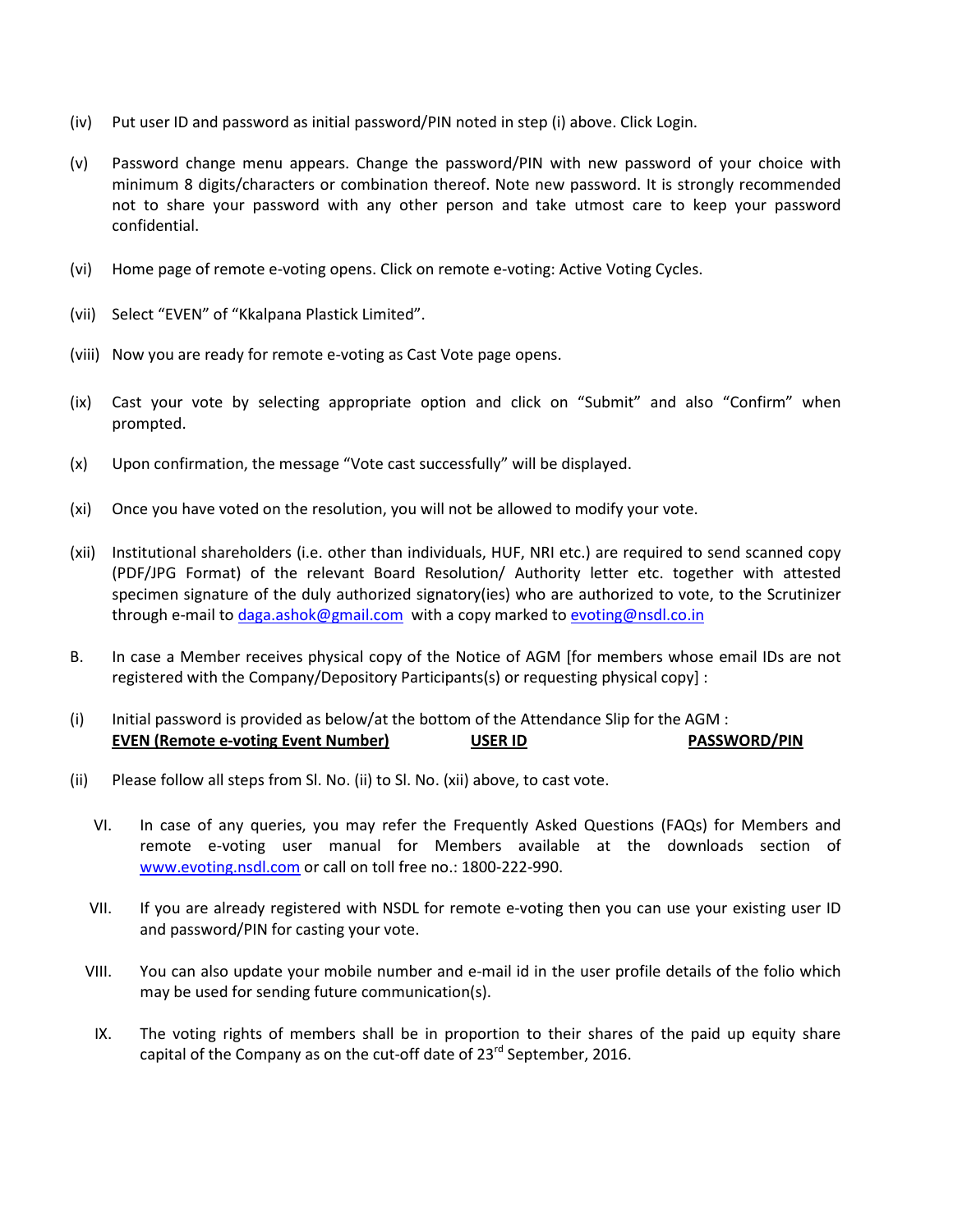X. Any person, who acquires shares of the Company and become member of the Company after dispatch of the notice and holding shares as on the cut-off date i.e.  $23^{rd}$  September, 2016, may obtain the login ID and password by sending a request at evoting@nsdl.co.in or RTA.

However, if you are already registered with NSDL for remote e-voting then you can use your existing user ID and password for casting your vote. If you forgot your password, you can reset your password by using "Forgot User Details/Password" option available on www.evoting.nsdl.com or contact NSDL at the following toll free no.: 1800-222-990.

- XI. A member may participate in the AGM even after exercising his right to vote through remote evoting but shall not be allowed to vote again at the AGM.
- XII. A person, whose name is recorded in the register of members or in the register of beneficial owners maintained by the depositories as on the cut-off date only shall be entitled to avail the facility of remote e-voting as well as voting at the AGM through ballot paper.
- XIII. Mr. Ashok Kumar Daga, Practicing Company Secretary (Membership No. FCS-2699) has been appointed for as the Scrutinizer for providing facility to the members of the Company to scrutinize the ballot voting and remote e-voting process in a fair and transparent manner.
- XIV. The Chairman shall, at the AGM, at the end of discussion on the resolutions on which voting is to be held, allow voting with the assistance of scrutinizer, by use of "Ballot Paper" or "Polling Paper" for all those members who are present at the AGM but have not cast their votes by availing the remote evoting facility.
- XV. The Scrutinizer shall after the conclusion of voting at the general meeting, will first count the votes cast at the meeting and thereafter unblock the votes cast through remote e-voting in the presence of at least two witnesses not in the employment of the Company and shall make, not later than three days of the conclusion of the AGM, a consolidated scrutinizer's report of the total votes cast in favor or against, if any, to the Chairman or a person authorized by him in writing, who shall countersign the same and declare the result of the voting forthwith.
- XVI. The Results declared along with the report of the Scrutinizer shall be placed on the website of the company www.kkalpanaplastick.com and on the website of NSDL immediately after the declaration of result by the Chairman or a person authorized by him in writing. The results shall also be immediately forwarded to concerned stock exchanges where the company's shares are listed.

18. The Resolutions shall be deemed to be passed on the date of Annual General Meeting, subject to receipt of sufficient votes.

19. Relevant documents referred to in the accompanying notice are open for inspection by the members at the Registered Office of the Company on all working days, except Saturdays, between 11.00 a.m. and 01.00 p.m. up to the date of Meeting.

20. A route map along with prominent landmark for easy location to reach the venue of AGM is annexed to the Notice.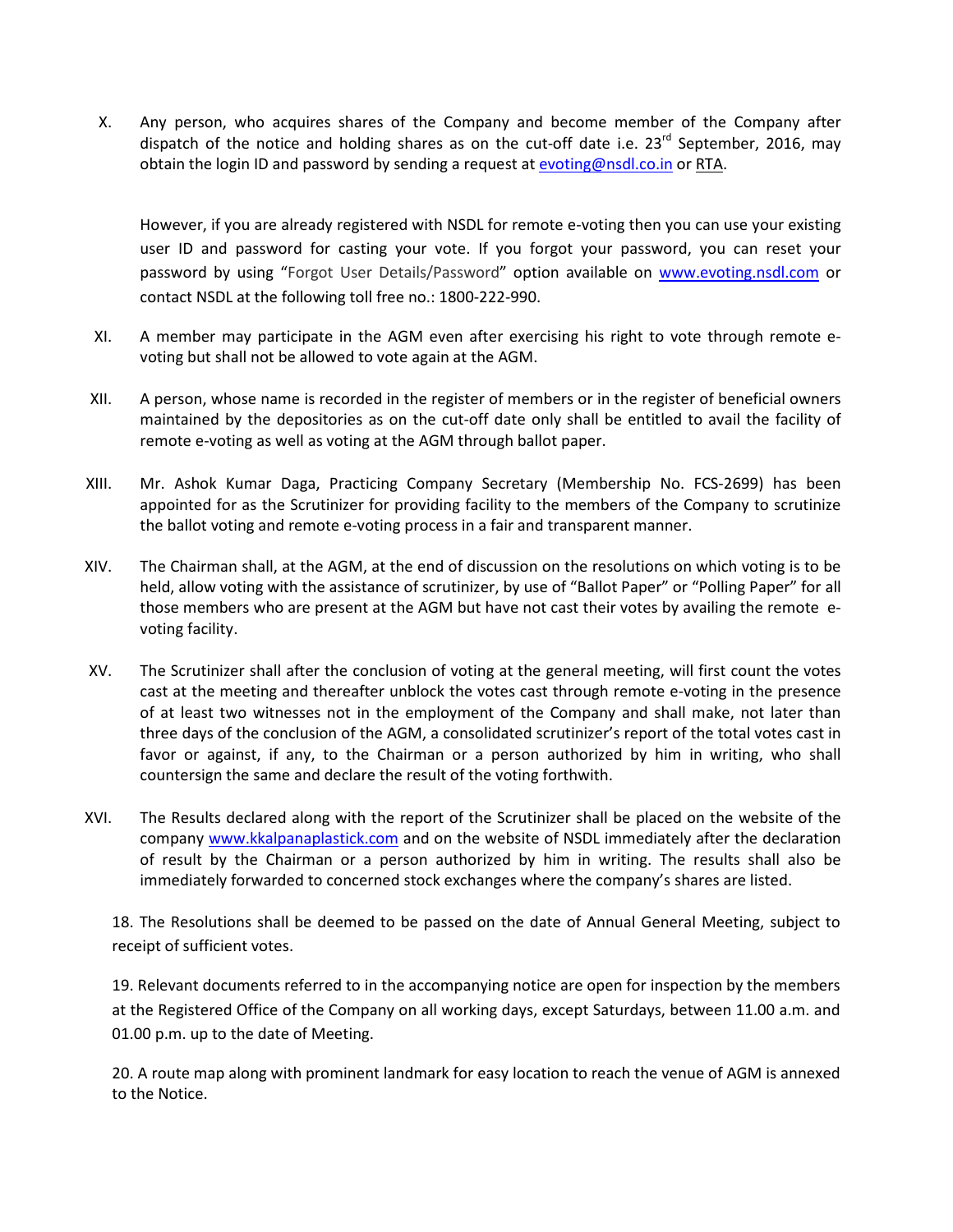21. Brief resume of Directors seeking appointment / re appointment including nature of their expertise in specific functional areas and names of companies in which they hold directorship and membership / chairmanship of Board Committees, as stipulated under Regulation 36(3) of SEBI (Listing Obligations and Disclosure Requirements) Regulations, 2015 with the Stock Exchanges, are provided in the notice.

# Kolkata – 700 071

**Registered Office: By Order of the Board of Directors** 2B Pretoria Street, For Kkalpana Plastick Limited

**Date: 30th May, 2016 Neha Jain (ACS 40835) (Company Secretary)** 

#### **Statement pursuant to Section 102 of The Companies Act, 2013**

The following Statement sets out all the material facts relating to the Special Business in the accompanying Notice:

#### **ITEM NO. 04**

The Board of Directors had appointed Mr. Braj Kishor Shahi (DIN 07291517) as an Additional Director of the Company with effect from  $21^{st}$  December, 2015 pursuant to the provisions of Section 161(1) of the Companies Act, 2013 ("the Act") in the category "Independent Director".

Pursuant to the provisions of section 149 of the Act, which came in to effect from April 1, 2014, every listed public company is required to have at least one-third of the total number of directors as Independent Directors, who are not liable to retire by rotation.

As an additional director, Mr. Braj Kishor Shahi (DIN: 07291517) will hold office only up to the date of this ensuing Annual General Meeting.

In terms of Section 149 and other applicable provisions of the Companies Act, 2013, Mr. Shahi being eligible and offering himself for appointment, is proposed to be appointed as a director of the Company. He is also proposed to be appointed as an Independent Director for a period of five (5) consecutive years, up to the fifth consecutive AGM of the Company to be held in the year 2021, whose period of office shall not be liable to determination by retirement of directors by rotation. A notice under Section 160 of the Companies Act, 2013 has been received from a member proposing Mr. Shahi as a candidate for the office of Director of the Company.

Mr. Braj Kishor Shahi (DIN: 07291517) have given a declaration to the Board that he meets the criteria of independence as provided under section 149(6) of the Act. In the opinion of the Board, he fulfills the conditions specified in the Act and the Rules framed there under for appointment as Independent Director and he is independent of the management.

In compliance with the provisions of Section 149 read with Schedule IV of the Act, the appointment of Mr. Braj Kishor Shahi (DIN: 07291517) as Independent Director is now being placed before the Members for their approval.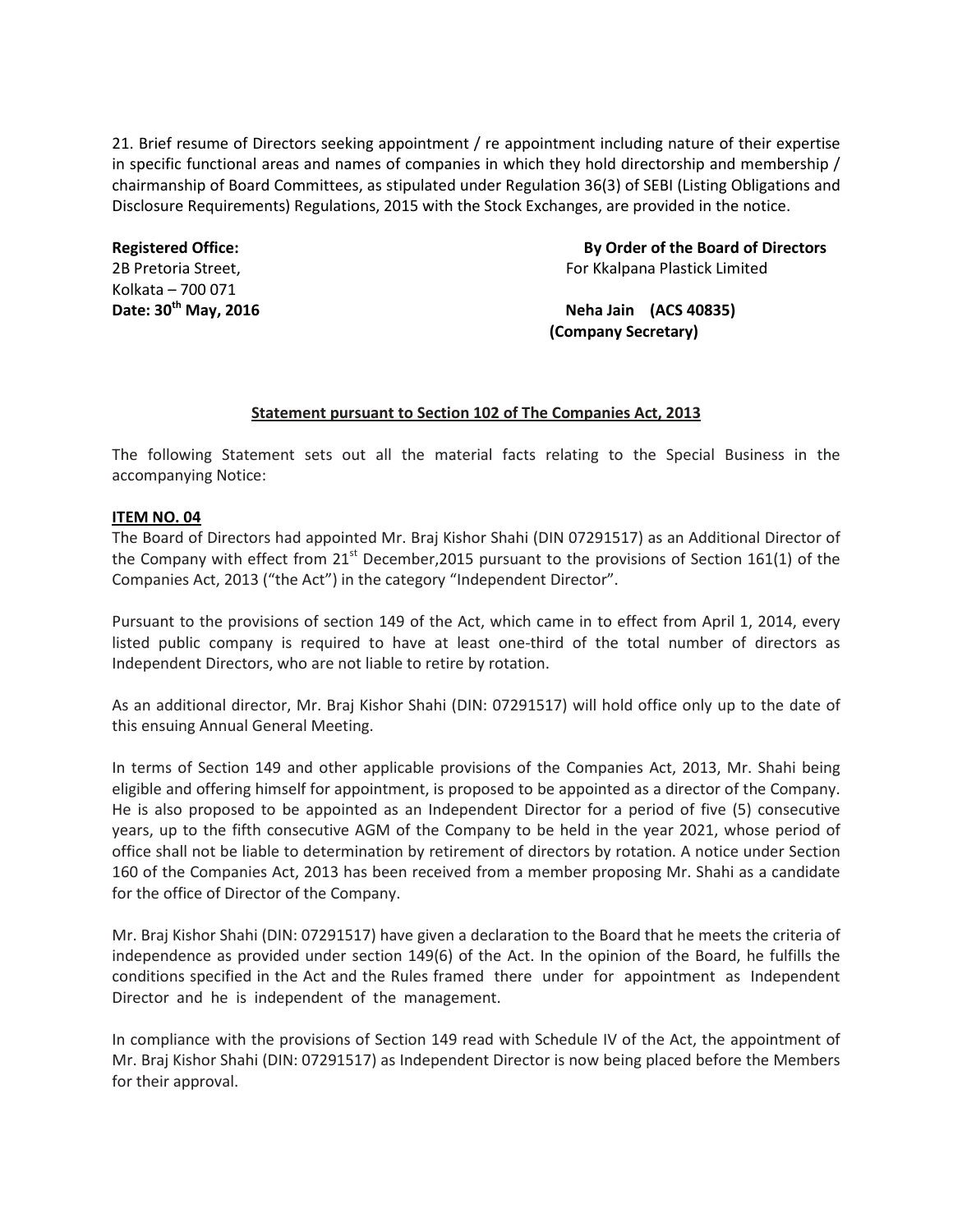The terms and conditions of appointment of the above Director shall be open for inspection by the Members at the Registered Office of the Company during normal business hours on any working day.

Your Board recommends the Resolution at Item No. 04 for your approval as an Ordinary Resolution.

Save and except Mr. Braj Kishor Shahi (DIN: 07291517), none of the Directors and Key Managerial Personnel of the Company, and their relatives are, in any way, concerned or interested, financial or otherwise in the aforesaid resolution except to the extent of their shareholdings in the Company. The Proposed Special Business does not relate to or affects any other company (financially or otherwise).

#### **Item No. 5**

In accordance with the provisions of Section 20 of the Companies Act,2013 read with the relevant provisions of the Companies (Incorporation) Rules, 2014, a member may request for delivery of any documents, notices and other correspondences through a particular mode, in consideration of such fees as may be determined by the shareholders in the Annual General Meeting.

Accordingly, Board has recommended to charge the following fees for delivery of any documents, notices and other correspondences through a particular mode, subject to the approval of the Shareholders;

| Sl. No | Name of Documents                      | Fees to be paid (Amt. in Rs.) |
|--------|----------------------------------------|-------------------------------|
|        | Memorandum and Articles of Association | Rs. 200/-                     |
|        | <b>Annual Report</b>                   | Rs. 200/-                     |
|        | Notices of AGM / EGM                   | Rs. 100/-                     |
|        | Other correspondences                  | Rs.50/-                       |

As such, consent of the members is sought for passing an Ordinary Resolution as set out at Special Business under Item No. 5 of the Notice for fees to be paid by the members of the Company for delivery of notices, documents and other correspondences through a particular mode.

The Board recommends the resolution for approval of the members.

None of the Directors and Key Managerial Personnel of the Company, and their relatives are, in any way, concerned or interested, financial or otherwise in the aforesaid resolution except to the extent of their shareholdings in the Company. The Proposed Special Business does not relate to or affects any other company (financially or otherwise).

Kolkata – 700 071

**Registered Office: By Order of the Board of Directors** 2B Pretoria Street, The Contract of Texas and Texas and Texas are For Kkalpana Plastick Limited

Date: 30<sup>th</sup> May, 2016 **Neha Jain (ACS 40835) (Company Secretary)**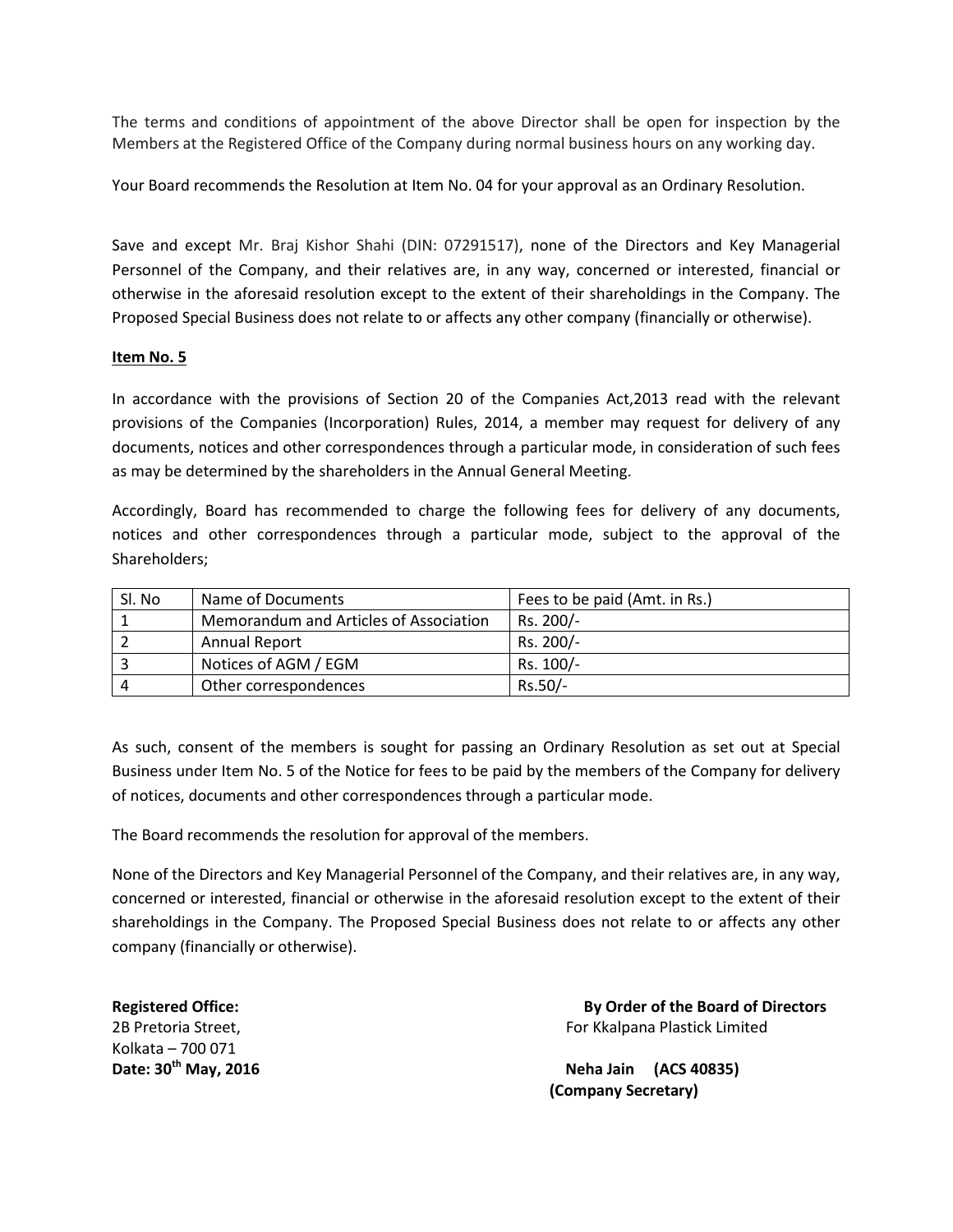#### **DETAILS OF DIRECTORS SEEKING APPOINTMENT / REAPPOINTMENT AT THE FORTHCOMING ANNUAL GENERAL MEETING**

| Name of Director              | arbaance or negaration bo(b) or been (Ebung Owngations and Disclosure negari emerity) negarations, Eb1b<br>Mr.Deo Kishan Kalwani* | Mr. Braj Kishor Shahi**             |
|-------------------------------|-----------------------------------------------------------------------------------------------------------------------------------|-------------------------------------|
|                               | (DIN: 03363450)                                                                                                                   | (DIN: 07291517)                     |
|                               |                                                                                                                                   |                                     |
| Date of Birth                 | 05.06.1945                                                                                                                        | 05.11.1952                          |
| Date of Appointment on the    | 22.12.2010                                                                                                                        | 21.12.2015                          |
| <b>Board</b>                  |                                                                                                                                   |                                     |
| Qualification                 | Graduate from Calcutta University.                                                                                                | Under Graduate                      |
| Expertise                     | Mr. Kalwani aged about 71 years has                                                                                               | Mr. Shahi aged about 64 years has   |
|                               | more than 49 years of experience in                                                                                               | more than 30 years of experience in |
|                               | Business and Service and has held                                                                                                 | <b>Business and Service.</b>        |
|                               | distinguished positions in prestigious                                                                                            |                                     |
|                               | companies.                                                                                                                        |                                     |
| Directorships held in other   | <b>NONE</b>                                                                                                                       | <b>NONE</b>                         |
| public companies including    |                                                                                                                                   |                                     |
| private companies which are   |                                                                                                                                   |                                     |
| subsidiaries<br>of<br>public  |                                                                                                                                   |                                     |
| companies (excluding foreign  |                                                                                                                                   |                                     |
| and private companies) #      |                                                                                                                                   |                                     |
| Memberships                   | <b>NONE</b>                                                                                                                       | <b>NONE</b>                         |
| Chairmanships<br>of           |                                                                                                                                   |                                     |
| Committees<br>all<br>across   |                                                                                                                                   |                                     |
| companies                     |                                                                                                                                   |                                     |
| Shareholding in the Company   | <b>NIL</b>                                                                                                                        | <b>NIL</b>                          |
| Relationship<br>with<br>other | <b>NIL</b>                                                                                                                        | <b>NIL</b>                          |
| <b>Directors</b>              |                                                                                                                                   |                                     |

(In Pursuance of Regulation 36(3) of SEBI (Listing Obligations and Disclosure Requirements) Regulations, 2015)

**# Note: Excludes Directorships in Private Limited Companies, Foreign Companies and Government Companies.** 

**\* Mr. Deo Kishan Kalwani (DIN: 03363450), Whole Time Director is a non rotational Director as per his terms of appointment. However, in order to comply with the provisions of Section 152 of the Companies Act, 2013, his position is liable to retire by rotation.** 

**\*\*Mr. Braj Kishor Shahi (DIN: 07291517) inducted as an Additional Director of the Company with effect from 21st December, 2015.** 

#### **REQUEST TO MEMBERS**

Members desirous of getting Information / Clarification on the Accounts and Operations of the company or intending to raise any query are requested to forward the same at least 10 days in advance of the meeting to the Company Secretary at the office address so as the same may be attended appropriately.

Kolkata – 700 071

**Registered Office: By Order of the Board of Directors** 2B Pretoria Street, **For Kkalpana Plastick Limited** 

Date: 30<sup>th</sup> May, 2016 **Neha Jain** (ACS 40835)  **(Company Secretary)**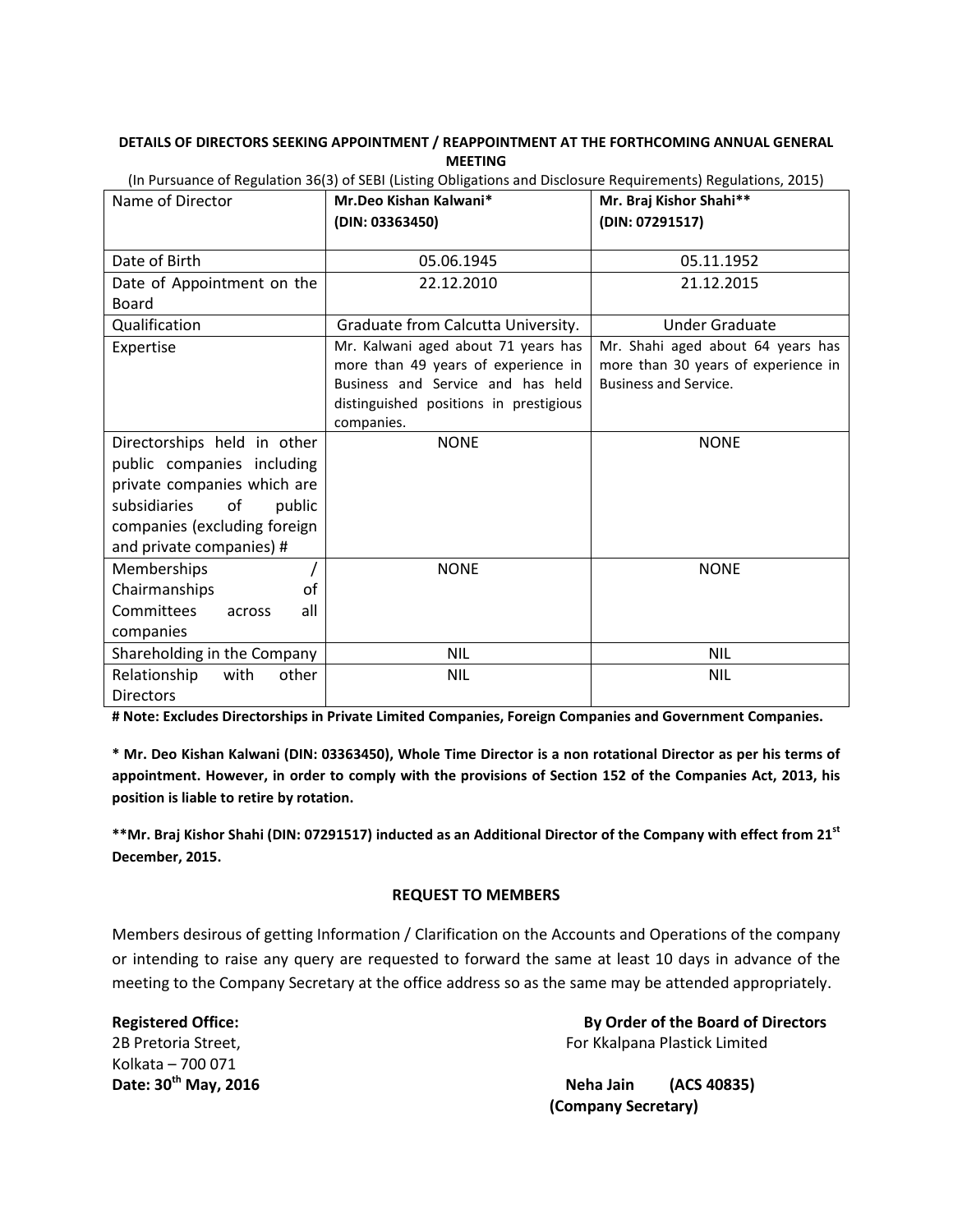### **KKALPANA PLASTICK LIMITED (Formerly Kalpena Plastiks Limited) CIN: L25200WB1989PLC047702**

Registered Office: 2B Pretoria Street, Kolkata – 700 071 Phone: 033 2282 3744/45 Fax: 033 2282 3739 E Mail: - Kolkata@kkalpanaplastick.co.in Website: www.kkalpanaplastick.com

**ADMISSION SLIP** 

Registered Folio/DP ID & Client No.:………………………………………………………………………………

No. of Shares held:…………………………………………

I hereby record my presence at the 27<sup>th</sup> Annual General Meeting of the Company being held at 3 Saheed Nityananda Saha Sarani, Kolkata-700 001, on Thursday, the 29<sup>th</sup> September, 2016 at 10:00 A.M. and at any adjournment thereof.

-------------------- ------------------------------ ----------------------------------

Member's Name Proxy's Name Member's/Proxy's Signature

**Notes:-** 

- 1. A Member / Proxy holder attending the meeting must bring the Attendance Slip to the meeting and hand over at the entrance duly signed. Joint holders may obtain additional attendance slip on request.
- 2. Physical copy of Annual Report for 2015-16 and the notice of the Annual General Meeting inter alia indicating the process and manner of remote e-voting along with Attendance Slip and Proxy Form are being sent to all members in the permitted mode. A Member / Proxy holder attending the meeting should bring copy of Annual Report for reference at the meeting.

## **KKALPANA PLASTICK LIMITED (Formerly Kalpena Plastiks Limited) CIN: L25200WB1989PLC047702**

Registered Office: 2B Pretoria Street, Kolkata – 700 071 Phone: 033 2282 3744/45 Fax: 033 2282 3739 E Mail: - Kolkata@kkalpanaplastick.co.in Website: www.kkalpanaplastick.com

### **REMOTE ELECTRONIC VOTING PARTICULARS**

| <b>EVEN(REMOTE E-VOTING</b><br><b>EVENT NUMBER)</b> | USER ID | <b>PASSWORD/PIN</b> |
|-----------------------------------------------------|---------|---------------------|
|                                                     |         |                     |
|                                                     |         |                     |

**Note:** Please read instructions given at Note No. 17 of the Notice of the 27<sup>th</sup> Annual General Meeting carefully before voting electronically.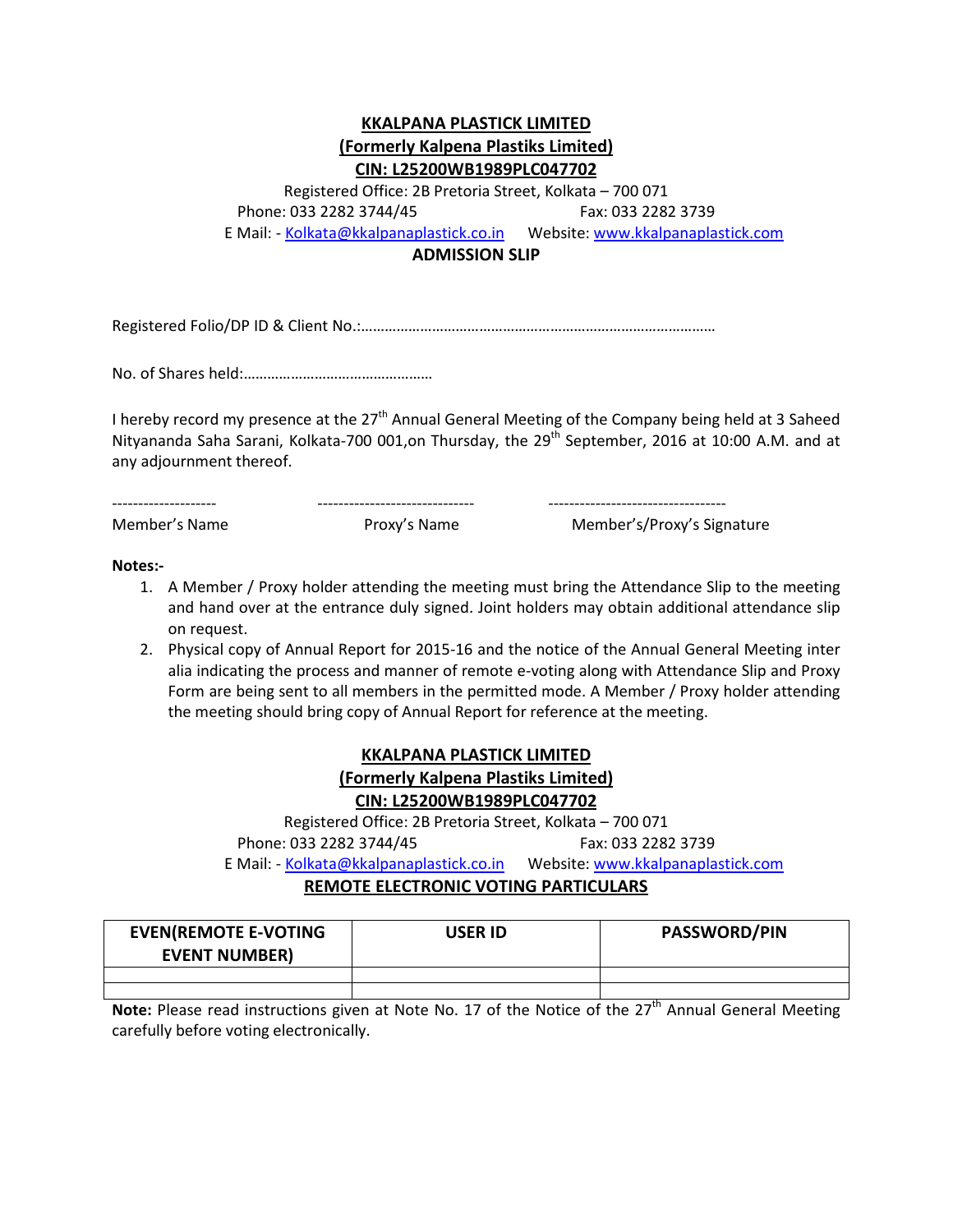### **Form No. MGT-11**

#### **Proxy form**

#### *[Pursuant to section 105(6) of the Companies Act, 2013 and rule 19(3) of the* **Companies (Management and Administration) Rules, 2014***]*

#### **CIN:** L25200WB1989PLC047702

**Name of the company:** Kkalpana Plastick Limited (Formerly Kalpena Plastiks Limited)

**Registered office:** 2B Pretoria Street, Kolkata – 700 071

| Name of the Member(s) |  |
|-----------------------|--|
| Registered Address    |  |
| E-mail ID             |  |
| Folio No./Client ID   |  |
| DP ID                 |  |

I/We, being the member (s) of …………. shares of the above named company, hereby appoint

| as my/our proxy to attend and vote (on a poll) for me/us and on my/our behalf at the 27 <sup>th</sup> Annual General Meeting of the |
|-------------------------------------------------------------------------------------------------------------------------------------|
| company, to be held at 3 Saheed Nityananda Saha Sarani, Kolkata-700 001 and at any adjournment thereof in respect of such           |

resolutions as are indicated below:

| SI.            | <b>Resolutions</b>                                                                                            |     | Optional       |  |
|----------------|---------------------------------------------------------------------------------------------------------------|-----|----------------|--|
| No             |                                                                                                               |     |                |  |
|                |                                                                                                               |     |                |  |
|                | <b>ORDINARY BUSINESS:</b>                                                                                     | For | <b>Against</b> |  |
| $\mathbf{1}$   | Adoption of the Audited Balance Sheet as at $31st$ March, 2016 and the Statement of Profit & Loss Account for |     |                |  |
|                | the year ended as on that date and the Reports of the Directors and Auditors thereon.                         |     |                |  |
| $\overline{2}$ | Appointment of Director in place of Mr. D.K.Kalwani (DIN - 03363450), who retires by rotation and being       |     |                |  |
|                | eligible, offers himself for reappointment.                                                                   |     |                |  |
| 3              | Appointment of M/s. B.K. Sharma & Associates (Firm Registration No. 323388E) in place of M/s. Maloo & Co.     |     |                |  |
|                | (Firm Registration No. 310062E) to hold office till the conclusion of next Annual General Meeting and fixing  |     |                |  |
|                | their remuneration.                                                                                           |     |                |  |
|                | <b>SPECIAL BUSINESS:</b>                                                                                      |     |                |  |
| $\overline{4}$ | Appointment of Mr. Braj Kishor Shahi (DIN: 07291517) as an Independent Director of the Company for a period   |     |                |  |
|                | of 5 (Five) consecutive years, who was appointed as an Additional Director under section 161 of the Companies |     |                |  |
|                | Act, 2013 with effect from 21 <sup>st</sup> December, 2015.                                                   |     |                |  |
| 5              | Determination of fees to be charged for Service of documents to members through any particular mode.          |     |                |  |

Signed this………. day of…………………..20………….

Signature of shareholder

Signature of Proxy holder(s)

**Note:** 

- 1. This form of proxy in order to be effective should be duly completed and deposited at the Registered Office of the Company, not less than 48 hours before the commencement of the Meeting.
- 2. For Resolutions, Explanatory Statements and Notes, please refer to the Notice of 27<sup>th</sup> Annual General Meeting of the Company.
- 3. It is optional to put 'X' in the appropriate column against the Resolutions indicated in the Box. If you leave the, 'For' or 'Against' column blank against any or all Resolutions, your proxy will be entitled to vote in the manner as he/she thinks appropriate.
- 4. Please complete all details including details of Member(s) in above Box before submission.